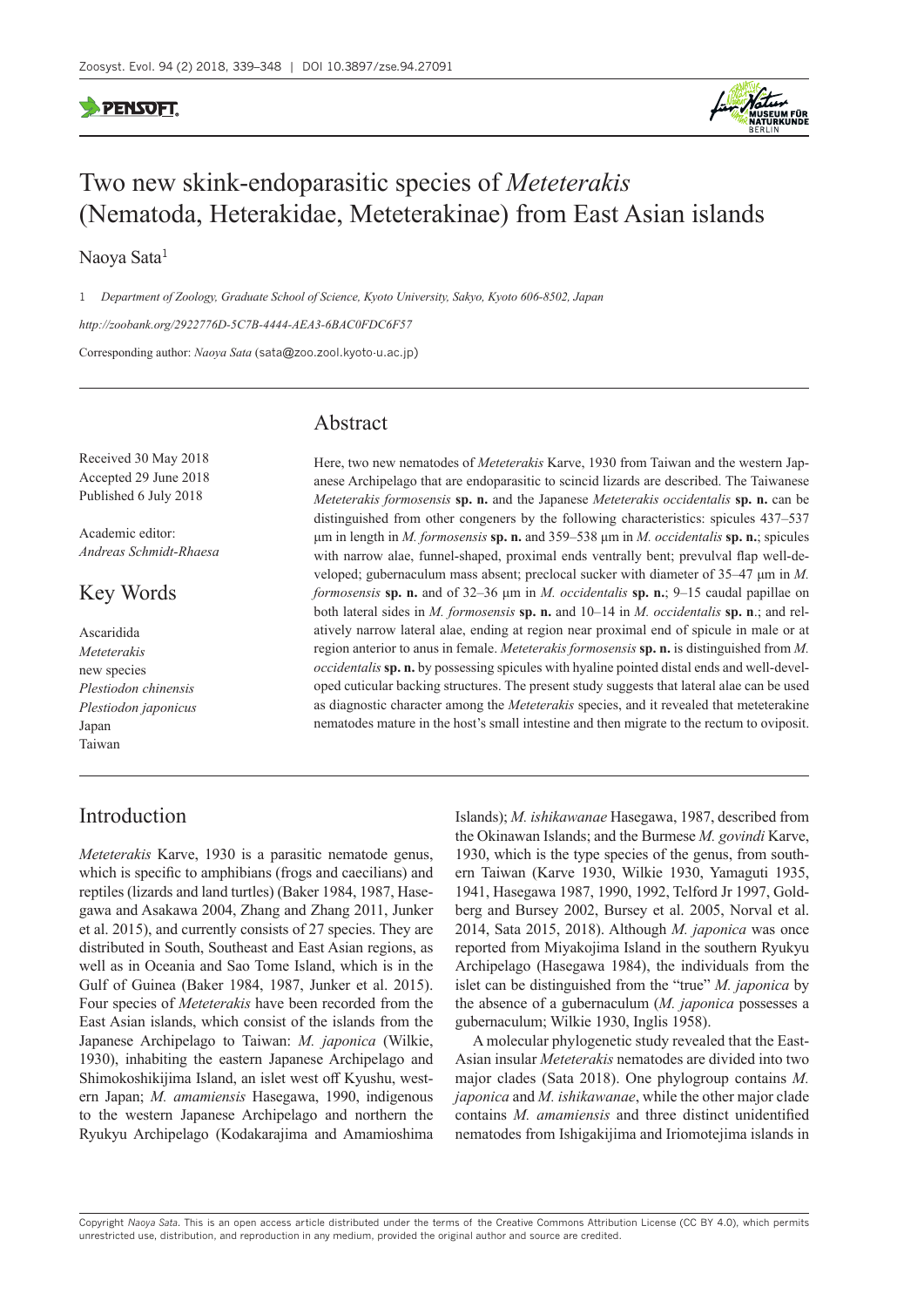the southern Ryukyu Archipelago and Taiwan. The study also highlights the deep-genetic divergence between the *M. amamiensis* populations inhabiting Kodakarajima and Amamioshima (type locality) Islands and those distributed in the western Japanese Archipelago (Sata 2018).

Clarifying the systematic accounts of the aforementioned unidentified species will lead to a better understanding of the species diversity and evolutionary history of *Meteterakis* parasites inhabiting the East Asian islands. In the present study, therefore, the taxonomic states of the unidentified Taiwanese species and the *M. amamiensis* populations in the western Japanese Archipelago are investigated, and each is described as a new species.

### Methods

The *Meteterakis* specimens examined in this study were obtained from the scincid lizard hosts, *Plestiodon chinensis* (Gray, 1838) and *Plestiodon japonicus* (Peters, 1864), which were collected from Taiwan and the western Japanese Archipelago (Fig. 1), respectively. The host lizard specimens were identified based on Okamoto and Hikida (2012) and Kurita et al. (2017). Hosts were collected and handled in accordance with the Regulations of Animal Experimentations at Kyoto University (approval numbers: H24014 and H2711). All captured lizards were euthanized by an injection of sodium pentobarbital. The body cavity of each specimen was dissected by a longitudinal incision, and then the digestive tract was removed. The excised organs were dissected longitudinally, and the lumens were investigated. The obtained nematode individuals were fixed with a hot 5% solution of glycerin in 70% ethyl alcohol. To clear the nematode specimens, they were placed in 50% solution of glycerin in 70% ethyl alcohol, then incubated 2–3 days at 60 °C to gradually evaporate the ethyl alcohol. The cleared specimens were observed with a light microscope (OLYMPUS BX53). The measurements in males were given for a holotype, followed by the range of paratypes in parentheses; for females, averages were provided, followed by the range of the paratypes in parentheses. All measurements were described in micrometers (μm) unless otherwise stated. Both the nematode and reptile specimens examined in this study have been deposited in the Zoological Collection of Kyoto University (KUZ).

For comparison, the following *Meteterakis* specimens deposited in the KUZ collection were examined: *M. amamiensis* (sensu Sata 2015): KUZ Z2015 from Yakushima Town, Kagoshima Prefecture, Japan (Yakushima Island), Japan (site 5); KUZ Z1769 from Kodakarajima, Toshima Village, Kagoshima Prefecture (Kodakarajima Island), Japan (site 6); KUZ Z673, Z674 from Amami City, Kagoshima Prefecture, Japan (Amamioshima Island) (site 7); KUZ Z1770 from Yamato Village, Kagoshima Prefecture, Japan (Amamioshima Island) (site 8); *M. japonica*: KUZ Z1762 from Odawara City, Kanagawa Prefecture, Japan; KUZ Z1763 from Izunokuni City, Shizuoka Prefecture, Japan; KUZ Z630–Z632 from Fukuroi City, Shizuoka Prefecture, Japan; KUZ Z636 from Kofu City, Yamanashi Prefecture, Japan; KUZ Z637, Z638 from Takasaki City, Gunma Prefecture, Japan; KUZ Z639 from Hachioji City, Tokyo, Japan; KUZ Z641, Z642, Z1765 from Tokushima City, Tokushima Prefecture, Japan; and KUZ Z645, Z1767 from Nagahama, Satsumasendai City, Kagoshima Prefecture, Japan (Shimokoshikijima Island) (Sata 2018).

# **Systematics**

#### *Meteterakis formosensis* **sp. n.**

<http://zoobank.org/51F7462B-95D2-43AD-A4DA-0ECBD7E019FA> Fig. 2

*Meteterakis* sp. 3; Sata 2018: figs 2, 3 (in part), table 1 (in part).

**Type materials.** Holotype: KUZ Z1779, whole specimen, adult male, obtained from the rectum of a *Plestiodon chinensis* specimen (KUZ R69425), collected from Mt. Guanyinshan, Bali District, New Taipei City, Taiwan (25°08'53.1"N, 121°25'47.3"E; elevation 199 m) (site 10 in Fig. 1) on 20 March 2013. Paratypes: KUZ Z1777, Z1778, Z1783, Z1992 and Z1993, whole specimens, five adult males; KUZ Z1780–Z1782, three adult females, obtained from the same host specimen of the holotype; KUZ Z1994, one prepared slide of male spicules; and KUZ Z1995, a section of the anterior end and a remaining body (KUZ Z1994 is also derived from this individual), obtained from the same host specimen of the holotype.

**Additional material.** The following scincid lizard specimens, which were collected from Taiwan, were also dissected to reveal the geographic range of the new Taiwanese taxon: *P. chinensis* from Taipei City (KUZ R51443, R51444 and R51449–R51453), from New Taipei City (KUZ R46132, R46134 and R46136–R46139), and from Miaoli County (KUZ R70946, R70948–R70951, R70953 and R70963); *Plestiodon leucostictus* (Hikida, 1988) from Hualien City, Hualien County (KUZ R69421 and R69424); *Plestiodon elegans* (Thompson, 1912) from Taipei City (KUZ R66354), from the Xindian District, New Taipei City (KUZ R30191, R36205), from Miaoli County (KUZ R50394, R70957 and R70964), from Yilan County, (KUZ R36552), and from Tainan City (KUZ R70090 and R70091); and *Eutropis longicaudata* (Hallowell, 1857) from Tainan City, (KUZ R70089). One *Meteterakis*-like specimen (KUZ Z2021) was obtained from a *P*. *chinensis* specimen (KUZ R70948).

**Type locality.** Taiwan, New Taipei City: Bali District, Mt. Guanyinshan.

**Type host.** *Plestiodon chinensis* (Gray, 1838) (Reptilia, Scincidae); site of infection: rectum and small intestine.

**Diagnosis.** Relatively stout body, with narrow lateral and caudal alae; lateral alae commencing from region anteri-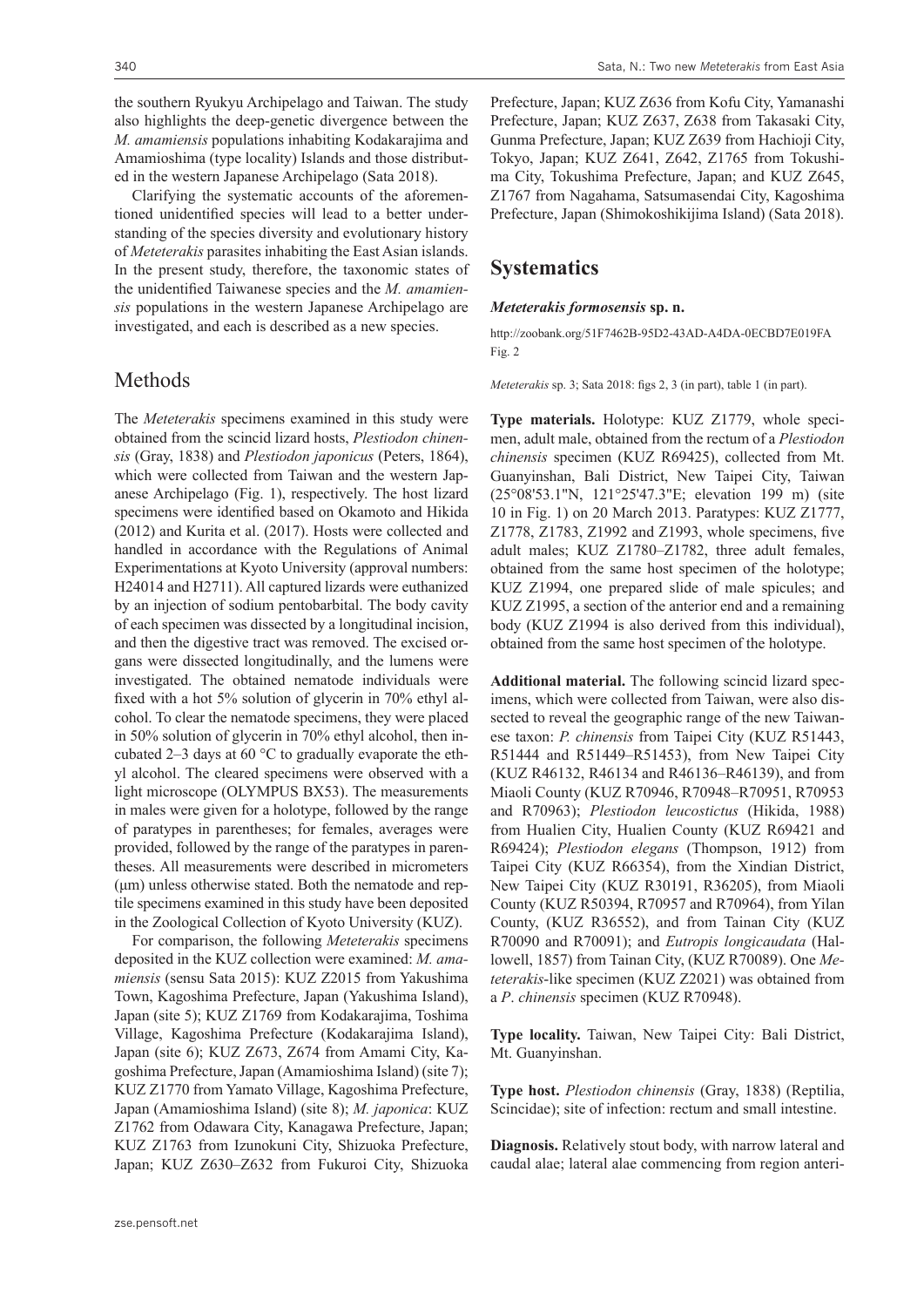

**Figure 1.** Map showing the known populations of *Meteterakis* Karve, 1930 inhabiting the Japanese Archipelago, the Ryukyu Archipelago and Taiwan: *Meteterakis occidentalis* sp. n. (sites 1–4), *M. amamiensis* Hasegawa, 1990 (sites 5–9; Hasegawa 1990, Sata 2015, 2018), and *Meteterakis formosensis* sp. n. (site 10). Solid arrows indicate the new species, and open arrows indicate *M. amamiensis*. Detailed site information can be found in Table 1.

or to nerve ring or front end of nerve ring in both sexes and ending at region near proximal end of spicule in male (never reaching region of preclocal sucker) or at region anterior to anus in female. Prevulval flap present and well developed in female. Gubernacular mass absent. Spicules with thin alae, funnel-shaped proximal ends, hyaline tips, and both proximal and distal ends bent ventrally. Right spicule, 437–510 long; left spicule 457–537 long. Each spicule with thick and long cuticular backing structures, not covered by cuticular pouch. Caudal papillae present in male, 8–13 (*N*=4) pairs with additional papillae: 12–15 (*N*=4) on right side; 9–15 (*N*=5) on left side.

**Etymology.** The specific name is an adjective, derived from the old name for Taiwan, which is the type locality of the new species.

**Description.** *General*. Body short and relatively stout with tapered extremities. Cephalic end with 3 lips, each lip with 2 minute apical papillae. Dorsal lip with a pair of cephalic papillae (each papilla with 2 minute papillae); each subventral lip with single papilla (each papilla with 2 minute papillae), 1 amphid and 1 smaller papillae. Flanges in inner edge of each lip unobservable. Esophagus comprise of pharynx, cylindrical portion and bulb. Bulb bearing three valves. lateral alae commencing from region anterior to nerve ring or front end of nerve ring in both sexes and ending at region near proximal end of spicule in male (never reaching region of preclocal sucker) or at region anterior to anus in female.

*Male* (*N*=6; KUZ Z1777–Z1779, Z1783, Z1992 and Z1993). Body length 5.03 mm (4.84–5.67 mm), maximum width 206 (151–228). Body length/body width  $=$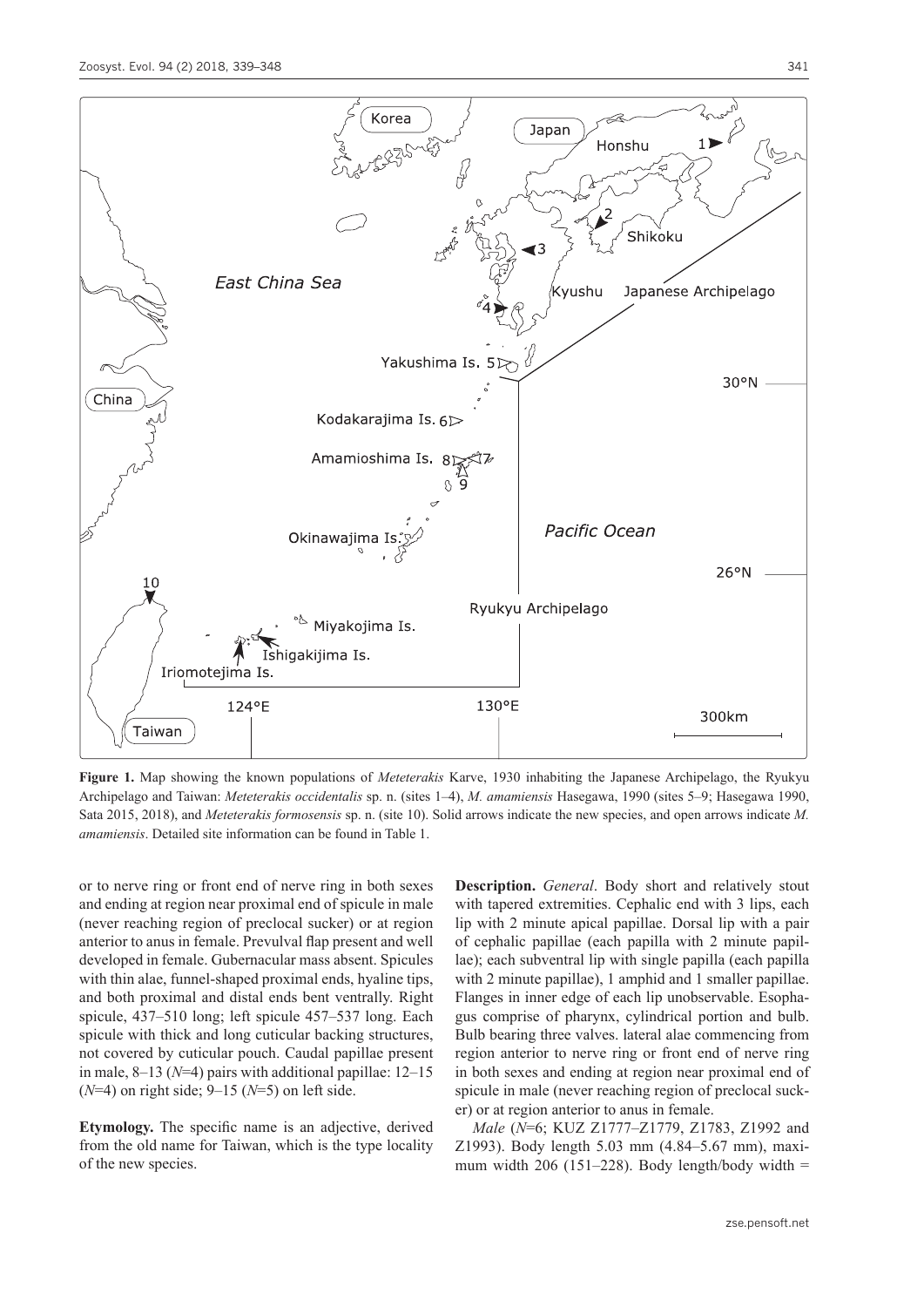

**Figure 2.** *Meteterakis formosensis* sp. n., holotype (KUZ Z1779: **A**, **B**, **F**, **G**), paratypes (KUZ Z1781: **D**, **J**; KUZ Z1782: **E**; KUZ Z1994: **H**, **I**; KUZ Z1995: **C**). **A** anterior region, lateral view; **B** pharynx, lateral view; **C** anterior end, apical view; **D** vulvar area of female, lateral view; **E** caudal region of female, lateral view; **F** caudal region of male, lateral view; **G** caudal papillae arrangement of male, lateral view; **H** spicule; **I** accessory of spicule; **J** egg.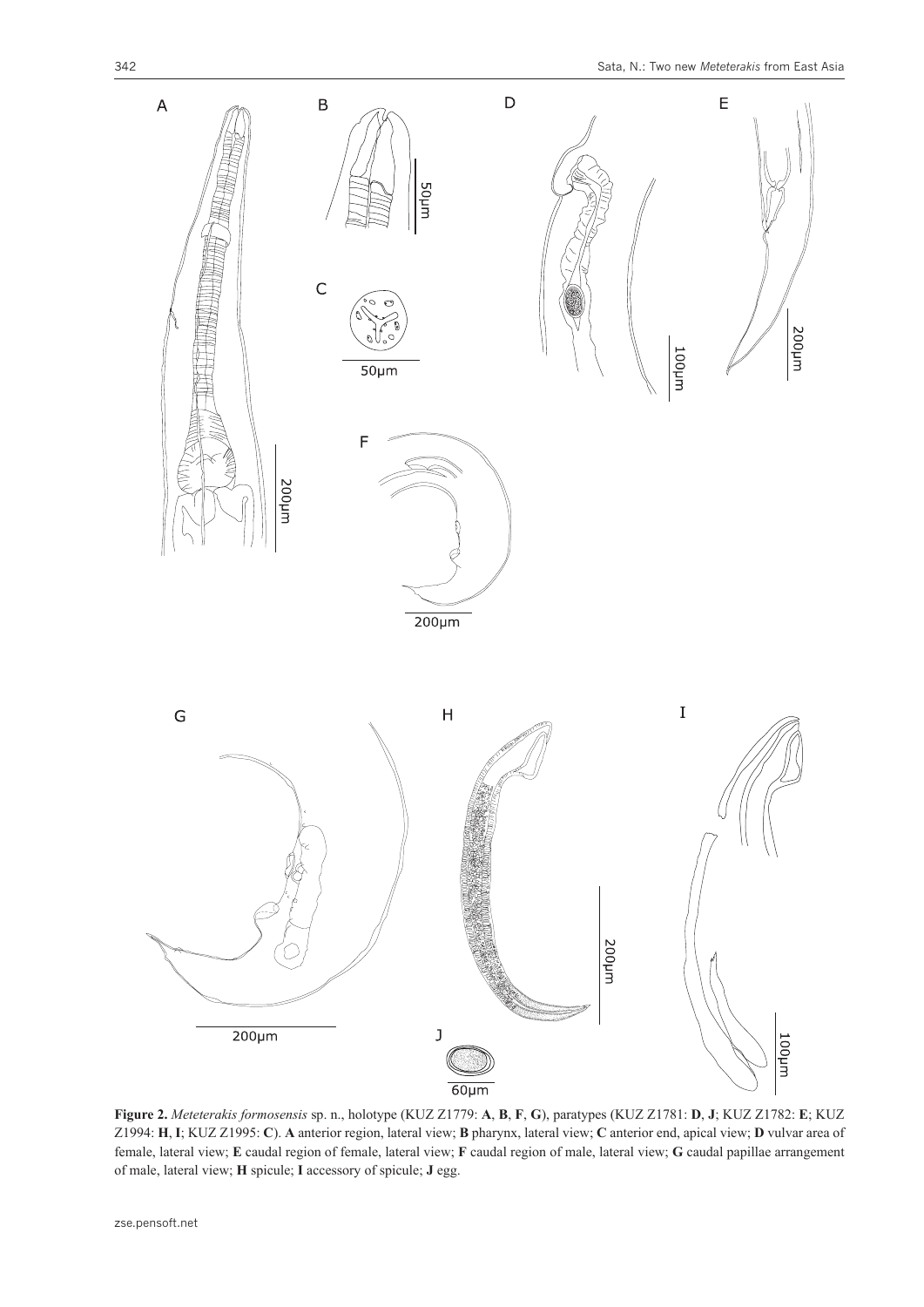| <b>Species</b>         | Site # | Locality                                                                   | <b>Geographic coordinates</b> | <b>References</b>       |
|------------------------|--------|----------------------------------------------------------------------------|-------------------------------|-------------------------|
| M. occidentalis sp. n. | 1      | Mt. Yoshida, Kyoto City, Kyoto Pref.,<br>JP (Honshu)                       | 35°01'43.7"N, 135°47'09.4"E   | Sata (2015); This study |
| M. occidentalis sp. n. | 2      | Uwajima City, Ehime Pref., JP (Shikoku)                                    | 33°13'56.8"N, 132°33'13.7"E   | Sata (2018); This study |
| M. occidentalis sp. n. | 3      | Kumamoto City, Kumamoto Pref., JP (Kyushu)                                 | 32°47'N, 130°41'E             | Sata (2015); This study |
| M. occidentalis sp. n. | 4      | Kagoshima City, Kagoshima Pref., JP (Kyushu) 31°35'39.76"N, 130°27'31.55"E |                               | Sata (2015); This study |
| M. amamiensis          | 5      | Yakushima Town, Kagoshima Pref.,<br>JP (Yakushima Island)                  | 30°27'N, 130°29'E             | Sata (2015); This study |
| M. amamiensis          | 6      | Kodakarajima, Toshima Village, Kagoshima<br>Pref., JP (Kodakarajima Is.)   | 29°13'22.6"N, 129°19'39.2"N   | Sata (2018); This study |
| M. amamiensis          |        | Amami City, Kagoshima Pref.,<br>JP (Amamioshima Is.)                       | 28°24'01.3"N, 129°28'33.6"E   | Sata (2015); This study |
| M. amamiensis          | 8      | Yamato Village, Kagoshima Pref.,<br>JP (Amamioshima Is.)                   | 28°21'30.8"N, 129°20'11.7"E   | Sata (2018); This study |
| M. amamiensis          | 9      | Mt. Yuwan, Uken Village, Kagoshima Pref.,<br>JP (Amamioshima Is.)          | N/A                           | Hasegawa (1990)         |
| M. formosensis sp. n.  | 10     | Mt. Guanyinshan, Bali District,<br>New Taipei City, TW                     | 25°08'53.1"N; 121°25'47.3"E   | Sata (2018); This study |

**Table 1.** Distributions of *Meteterakis formosensis* sp. n., *Meteterakis occidentalis* sp. n., and *M. amamiensis* Hasegawa, 1990.

24.4 (24.8–36.3). Diameter of head 46 (38–50). Total length of esophagus 724 (681–774) long with width of 36 (31–44) at cylindrical portion. Body length/esophagus length = 7.0 (7.0–7.8). Pharynx 47 (34–45) long, bulb 85 (79–95) long by 110 (91–114) wide. Grooves between lips shallow and 8.2 (7.5–9.3) long. Nerve ring and excretory pore  $221$  (207–243) and 396 (337– 400), respectively, from cephalic end. Spicules equal or slightly different, with narrow alae, strongly chitinized, tessellated from 153 (120–141) from proximal end to distal end in right spicule (i.e. corresponding to 68.1% [68.3%–75.7%] of total length), and from 66 (95–159) to distal end in left spicule (i.e. corresponding to 86.8% [65.2%–81.9%] of total length); both proximal and distal ends bent ventrally, with wide funnel-shaped proximal ends, and pointed hyaline distal ends. Right spicule 480 (437–510) long (i.e. corresponding to 9.5% [8.0%– 9.8%] of body length), left spicule 500 (457–537) (i.e. corresponding to  $9.9\%$  [8.3%–10.5%] of body length). Each spicule with thick and long cuticular backing structure, not covered by cuticular pouch. Gubernacular mass absent. Narrow caudal alae present, supported by three pairs of large papillae. Caudal papillae present, 13  $(8-13)$   $(N=4)$  pairs with additional papillae: 13  $(12-15)$ (*N*=4) on right side; 15 (9–15) (*N*=5) on left side. Occasionally, single median papilla present. Among 13 (8–13) pairs: 1–4 pairs anterior to preclocal sucker; 2 large pairs supporting caudal alae around sucher; 1–3 small pairs around sucker; 0–2 pairs between sucker and cloaca; 1 large pair supporting caudal alae at lateral to posterior cloacal lip; 0–1 pair immediately posterior to posterior cloacal lip; and 0–2 pairs in caudal region. Precloacal sucker 47 (35–47) in diameter, 54 (26–50) from cloaca. Posterior cloacal lip developed. Tail bent ventrally, conical with pointed tip, and 304 (238–315) long. Body length/tail length =  $16.6$  (15.4–23.0).

*Female* (*N*=3; KUZ Z1780–Z1782). Body length 6.05 mm (5.56–6.30 mm), and maximum width 224 (200– 244). Body length/body width = 27.0 (25.8–27.8). Diameter of head 51 (49–52). Total length of esophagus 783 (753–806) long with width of 45 (39–50) at cylindrical portion. Body length/esophagus length = 7.7 (7.0–8.4). Pharynx 51 (38–61) long; bulb 95 (91–99) long by 108 (104–114) wide. Grooves between lips shallow and 8.5 (7.2–9.4) long. Nerve ring and excretory pore 230 (228– 232) and 367 (359–372), respectively, from cephalic end. Vulva 2.71 mm (2.44–2.87 mm) from cephalic end, and located at anterior to middle of body (44.8% [43.9%– 45.6%] of body length). Prevulval flap well developed. Vagina muscular running posteriorly. Tail long conical, slightly bent ventrally, and 560 (518–583) long. Body length/tail length =  $10.8$  (10.7-10.9). Eggs elliptical, 60 (49–68) by 41 (34–51) (*N*=29), thick shelled, containing morula stage embryos.

**Occurrence.** This new species was located on Mt. Guanyinshan, Bali District, New Taipei City, Taiwan (type locality) (site 10 in Fig. 1). Although a *Meteterakis*-like specimen (KUZ Z2021) with undeveloped spicules was obtained from the rectum of a *P*. *chinensis*  specimen (KUZ R70948) from Miaoli County, Taiwan, its taxonomic account is unclear. *P*. *chinensis* is the only known host of this species.

**Comparisons.** This new species can be discriminated from almost half of the other *Meteterakis* species by the lengths of the spicules. Because *M*. *formosensis* sp. n. has spicules that are 437–537 μm in length, it can be distinguished from the following eight congeners, which are diagnosed by their spicules longer than 600 μm: *M. aurangabadensis* Deshmukh & Choudhari, 1980 (620– 720 μm), *M. karvei* Naidu & Thakare, 1981 (660–840 μm), *M. longispiculata* (Baylis, 1929) (630–680 μm), *M. louisi* Inglis, 1958 (970–1100 μm), *M. singaporensis* (Sandosham, 1953) (740–960 μm), *M. striaturus*  Oshmarin & Demshin, 1972 (680 μm), *M. vaucheri*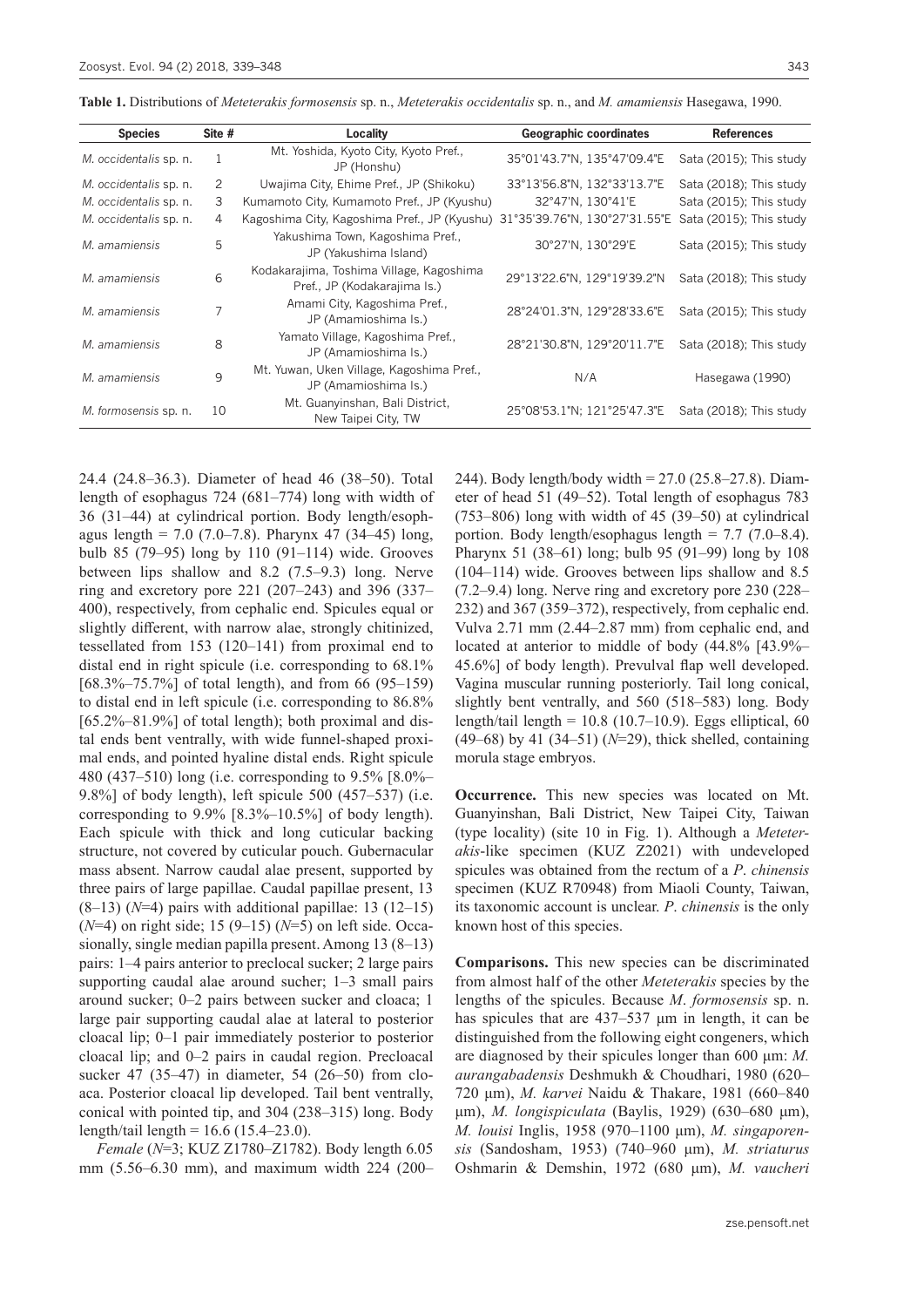Adamson, 1986 (1057–1242 μm) and *M. wangi* Zhang & Zhang, 2011 (740–930 μm). This new species is also distinguishable from *M. bufonis* (Biswas & Chakravarty, 1963) (left, 270 μm; right, 310 μm), *M. gambhiri* Gambhir et al., 2006 (220–270 μm), *M. govindi* (180–270 μm; Karve 1930, Inglis 1958) and *M. mabuyi* (Chakravarty, 1944) (300 μm), because its spicules are longer than 400 μm. Moreover, the new species differs from *M. lyriocephali* (Crusz & Ching, 1975) because the spicules are similar in length on the left (457–537 μm) and right (437–510 μm) sides (in *M. lyriocephali*: left, 595–754 μm; right, 340–561 μm).

In addition to the spicule length, the new species is distinguishable from the eight congeners by the following characteristics of spicules: proximal end wide, funnel-shaped and ventrally bent vs. proximal end slightly widened in *M. ishikawanae* (Hasegawa 1987) and *M. wonosoboensis* Purwaningshi, 2015 or vs. proximal end straight in *M. guptai* Gupta & Naiyer, 1993 and *M. triaculeata* (Kreis, 1933) (Inglis 1958); surface smooth, vs. rough surface in *M. saotomensis* Junker et al., 2015; and spicule alae narrow vs. wider in *M. baylisi* Inglis, 1958, *M. crombiei* Bursey et al., 2005 and *M. sinharajensis* Crusz & Ching, 1975.

*Meteterakis formosensis* sp. n. is distinguished from *M. lombokensis* Purwaningshi et al., 2016 by the presence of a well-developed prevulval flap in the female. Additionally, this species possesses a 35–47 μm (diameter) preclocal sucker and elliptically-shaped eggs. These characteristics can be used to discriminate this new species from *M. andamanensis* Soota & Chaturvedi, 1972, which has a 55–66 μm (diameter) preclocal sucker and spherical-shaped eggs. The number of caudal papillae  $(9-15)$  on both lateral sides of the new species can distinguish it from *M. paucipapillosa* Wang, 1980 because the latter possesses only 6 caudal papillae on both lateral sides. The new taxon is clearly distinguishable form *M. japonica* and *M. hurawensis* Bursey et al., 2017 by the absence of a gubernacular mass (Wilkie 1930, Inglis 1958, Bursey et al. 2017). *M*. *formosensis* sp. n. bears narrow lateral alae ending at the region near the proximal end of the spicule in the male or at the region anterior to the anus in the female. Thus, this new species differs from *M. amamiensis*, which is diagnosed by possession of the wider lateral alae ending at the preclocal region in the male, and at the region near the posterior end in the female (Hasegawa 1990).

Morphologically, *M*. *formosensis* sp. n. most resembles *M. occidentalis* sp. n., which is described below, but it differs from the latter species by the female having a relatively stout body (body length/body wide: 25.8–27.8 in *M*. *formosensis* sp. n. vs. 31.8–41.2 in *M. occidentalis*  sp. n.), relatively longer tail length in the female (body length/tail length: 10.7–10.9 in *M*. *formosensis* sp. n. vs. 13.6–17.8 in *M. occidentalis* sp. n.), spicules with hyaline tips (lacking in *M. occidentalis* sp. n.) and well-developed backing structures for spicules (undeveloped in *M. occidentalis* sp. n.).

#### *Meteterakis occidentalis* **sp. n.**

<http://zoobank.org/95FED6DF-22ED-486B-8AD2-B950FEDE87B1> Fig. 3

*Meteterakis amamiensis*; Sata 2015: 17 (in part); Sata 2018: figs 2, 3 (in part), table 1 (in part).

**Type materials.** Holotype: KUZ Z2000, whole specimen, adult male, obtained from the small intestine of a *P*. *japonicus* specimen (KUZ R69034), collected from Mt. Yoshida, Kyoto City, Kyoto Prefecture, Japan (35°01'43.7"N, 135°47'09.4"E; elevation 70 m) (site 1 in Fig. 1) on 16 May 2012. Paratypes: KUZ Z1996–Z1999 and Z2002–Z2008, whole specimens, four adult males and seven adult females, obtained from the rectum and small intestine of the same specimen of holotype's host and another *P. japonicus* specimen (KUZ R69036), data same as those from the holotype's host-specimen; KUZ Z2001, whole specimen, adult male, obtained from the small intestine of a *P. japonicus* specimen (KUZ R69575), collected from Ohura, Uwajima City, Ehime Prefecture, Japan (33°13'56.8"N, 132°33'13.7"E; elevation 4 m) (site 2 in Fig. 1) on 8 April 2013; KUZ Z2009, prepared slides of male spicules with the spicule pouch; Z2010, prepared slides of male spicules; KUZ Z2011 and Z2012, remaining body specimens of KUZ Z2009 and Z2010, respectively; KUZ Z2013, a section of the anterior end and a remaining body. KUZ Z2009, Z2010 and Z2013 were obtained from the rectum of a *P. japonicus* specimen (KUZ R69030), collected from same locality as the holotype's host-specimen on 9 May 2012.

**Additional material.** To reveal the geographic range of *M. occidentalis* sp. n., the following specimens deposited in the KUZ collection were examined: *M. amamiensis*  (sensu Sata 2015): KUZ Z2014 from Kumamoto City, Kumamoto Prefecture, Japan (site 3 in Fig. 1), and KUZ Z658 and Z2022 from Kagoshima City, Kagoshima Prefecture, Japan (site 4 in Fig. 1).

**Type locality.** Japan, Kyoto: Kyoto, Mt. Yoshida.

**Type host.** *Plestiodon japonicus* (Peters, 1864) (Reptilia, Scincidae); site of infection: rectum and small intestine.

**Diagnosis.** Short and slender body, with narrow lateral and caudal alae; lateral alae commencing from region anterior to nerve ring in both sexes and ending at region near proximal end of spicule (never reaching region of preclocal sucker) in male or at region anterior to anus in female. Prevulval flap well developed in female. Male with well-developed posterior cloacal lip. Gubernacular mass absent. Spicules with narrow alae, funnel-shaped proximal end, and both proximal and distal ends bent ventrally. Right spicule 359–517 long, left spicule 368–538 long. Dorsal surfaces of each spicule covered by thin cuticular pouch. Caudal papillae present in male, 7–11 (*N*=6) pairs with additional papillae: 10–14 (*N*=6) on right side; 10–14 (*N*=6) on left side.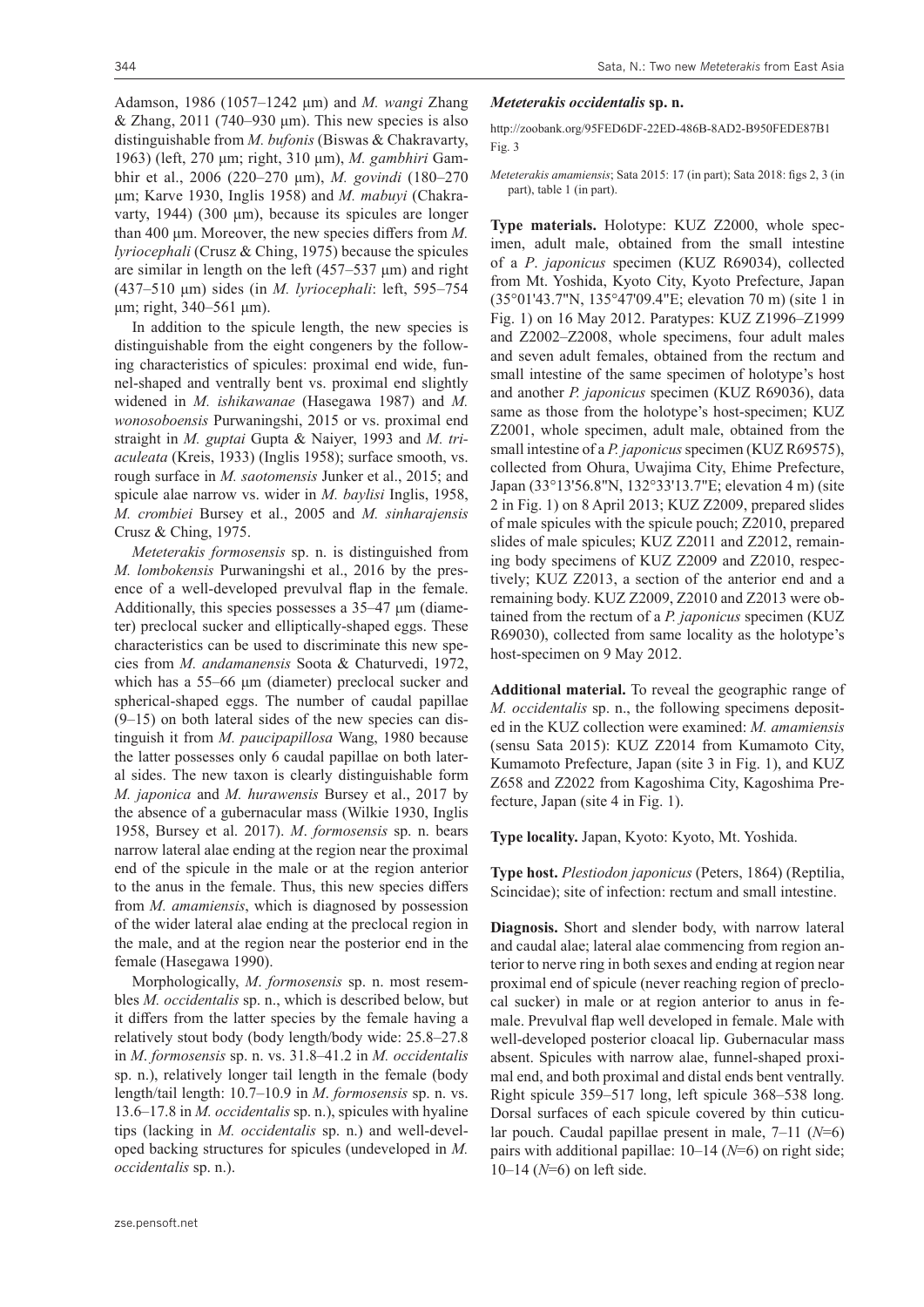

 $50 \mu m$ 

**Figure 3.** *Meteterakis occidentalis* sp. n., holotype (KUZ Z2000: **A**, **B**, **F**, **G**), paratypes (KUZ Z2005: **D**, **E**, **I**; KUZ Z2010: **H**; KUZ Z2013: **C**). **A** anterior region, lateral view; **B** pharynx, lateral view; **C** anterior end, apical view; **D** vulvar area of female, lateral view; **E** caudal region of female, lateral view; **F** caudal region of male, lateral view; **G** caudal papillae arrangement of male, lateral view; **H** spicule; **I** egg.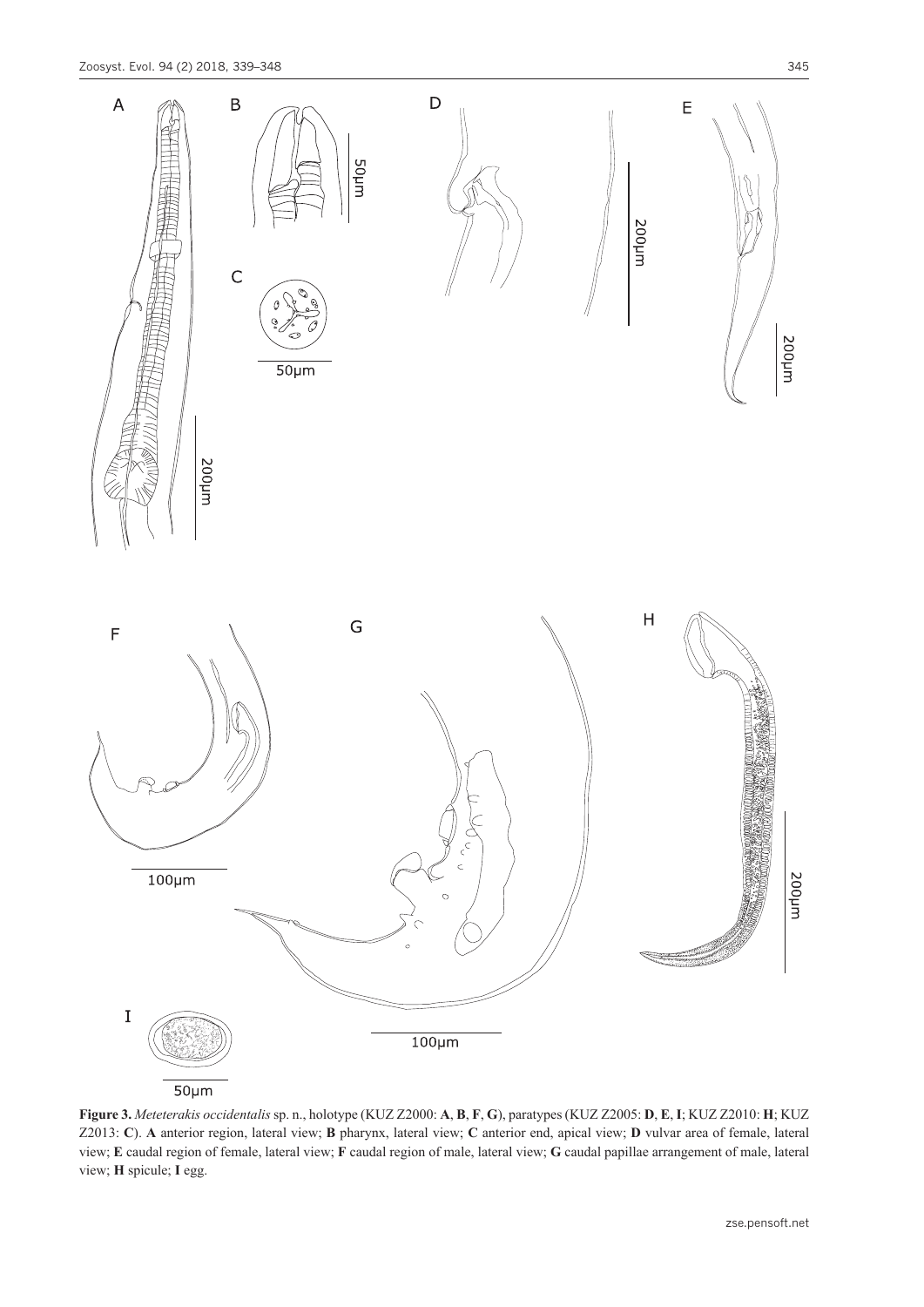**Etymology.** The specific name is a Latin adjective in the nominative singular, occidentalis (western), referring to its distribution in the western Japanese Archipelago.

**Description.** *General*. Body short and slender with tapered extremities. Cephalic end with 3 lips, each lip with 2 minute apical papillae. Dorsal lip with a pair of cephalic papillae (each papilla with 2 minute papillae); each subventral lip with single papilla (each papilla with 2 minute papillae), 1 amphid and 1 papilla. Inner edge of each lips with flange. Esophagus comprise of pharynx, cylindrical portion and bulb. Bulb has three valves. Narrow lateral alae present in both sexes, commencing from region anterior to nerve ring in both sexes and ending at region near proximal end of spicule (never reaching region of preclocal sucker) in male or at region anterior to anus in female.

*Male* (*N*=6; KUZ Z1996–Z2001). Body length 4.68 mm (4.19 mm –5.75 mm), maximum width 132 (120–163). Body length/body width =  $35.5$  (29.2–39.7). Diameter of head 42 (42–47). Total length of esophagus 621 (621–732) long with width of 39 (32–44) wide at cylindrical portion. Body length/esophagus length =  $7.5$  (6.7–7.9). Pharynx 36 (35–47) long, bulb 83 (65–97) long by 83 (84–100) wide. Grooves between lips shallow and 7.3 (7.0–13.5) long. Nerve ring and excretory pore 217 (203–241) and 328 (307– 350), respectively, from cephalic end. Spicules with narrow alae, equal or slightly different, strongly chitinized, tessellated from 95 (78–104) from proximal end to distal end in right spicule (i.e. corresponding to 76.7% [76%–84%] of total length), and from 101 (43–118) to distal end in left spicule (i.e. corresponding to 76% [74.7%–91.4%] of total length), both proximal and distal ends bent ventrally, wide funnel-shaped proximal end and distal end pointed. Right spicule 408 (359–517) long (i.e. corresponding to 8.7% [8.6%–10.3%] of body length), left spicule 421 (368–538) (i.e. corresponding to  $9.0\%$  [8.3%–10.5%] of body length). Dorsal surface of each spicules covered by thin cuticular pouch. Gubernacular mass absent. Narrow caudal alae present, supported by three pairs of large papillae. Caudal papillae present, 11 (7–11) ( $N=6$ ) pairs with additional papillae: 14 (10–12) (*N*=6) on right side; 14 (10–14) (*N*=6) on left side. Occasionally, single median papilla present. Among 11 (7–11) pairs: 1–2 pairs anterior to preclocal sucker; 2 large pairs supporting caudal alae and 0–1 small pair lateral to preclocal sucker; 0–2 pairs between posterior region of sucker and cloaca; 1 large pair supporting caudal alae at lateral to posterior cloacal lip; 0–2 pair immediately posterior to posterior cloacal lip; 1–3 pairs posterior region of tail; 0–1 pair lateral to cloaca. Precloacal sucker 36 (32–36) in diameter and 33 (23–38) from cloaca. Posterior cloacal lip developed. Tail bent ventrally, conical, with pointed tip, 258 (234–282) long. Body length/tail length = 18.1 (17.9–20.4).

*Female* (*N*=7; KUZ Z2002–Z2008). Body length 5.49 mm (4.85 mm –5.98 mm), maximum width 158 (145–182). Body length/body width  $= 34.8$  (31.8–41.2). Diameter of head 48 (41–56). Total length of esophagus 731 (648–798) long with width of 37 (31–42) at cylindrical portion. Body length/esophagus length = 7.5 (6.7–8.0). Pharynx 43 (38–

52) long; bulb 94 (87–106) long by 90 (79–101) wide. Grooves between lips shallow and 10.5 (7.3–13) long. Nerve ring and excretory pore 230 (162–275) and 355 (311–388), respectively, from cephalic end. Vulva 2.36 mm (2.09–2.54 mm) from cephalic end. Vulva located at anterior to middle of body (43.0% [39.9%–47.4%] of body length). Prevulval flap well developed. Vagina muscular running posteriorly. Tail long conical, slightly bent ventrally, 353 (329–415) long, with a few specimens possessing a few small papillae. Body length/tail length  $= 15.6$ (13.6–17.8). Eggs elliptical, 62 (52–72) by 40 (32–47) (*N*=70), thick shelled, containing morula stage embryo.

**Occurrence.** *Meteterakis occidentalis* sp. n. occurs in the following locations in Japan: Kyoto City, Kyoto Prefecture, Honshu (site 1 in Fig. 1); Uwajima City, Ehime Prefecture, Shikoku (site 2 in Fig. 1); Kumamoto City, Kumamoto Prefecture, Kyushu (site 3 in Fig. 1); and Kagoshima City, Kagoshima Prefecture, Kyushu (site 4 in Fig. 1). *P*. *japonicus* is the only known host of this species (Sata 2015, 2018).

**Notes on the life cycle.** Most *Meteterakis* nematodes collected from recta were adult individuals. Several larval nematodes were collected from the small intestines of the host individuals, which were inhabited by *M. occidentalis* sp. n., and a small number of ensheathed *Meteterakis*  were also found from there. The rate of females having eggs in hosts' small intestines and recta were 36.2% (21/58) and 72.5% (50/69), respectively.

**Comparisons.** *M*. *occidentalis* sp. n. differs from *M*. *formosensis* sp. n. as discussed above. Because most of the morphological characteristics of *M. occidentalis* sp. n. are concordant with those of *M. formosensis* sp. n., this new species can be distinguished from the other congeners by the features mentioned in comparisons with *M. formosensis* sp. n. and the other *Meteterakis* species. Therefor, *M. occidentalis* sp. n. can receive the taxonomic status of a distinct species within the genus.

# Discussion

Heterakidae has been classified into three subfamilies, Heterakinae, Spinicaudinae, and Meteterakinae (Inglis 1957). While the life cycles of heterakine and spinicaudine nematodes have been well documented, the life cycle of meteterakine species remains unknown (Anderson 2000). During the dissection and examination of host reptile specimens, larval nematodes were collected from the small intestines of *P*. *japonicus*. Because those larvae often co-occurred with adult worms of *M. occidentalis* sp. n. and/or ensheathed *Meteterakis* nematodes in the host materials, they are likely to be *M. occidentalis* sp. n. larval individuals.

Most of the *M. occidentalis* sp. n. specimens of both sexes collected from the recta were at the adult stage. Moreover, mature female of *M. occidentalis* sp. n. bearing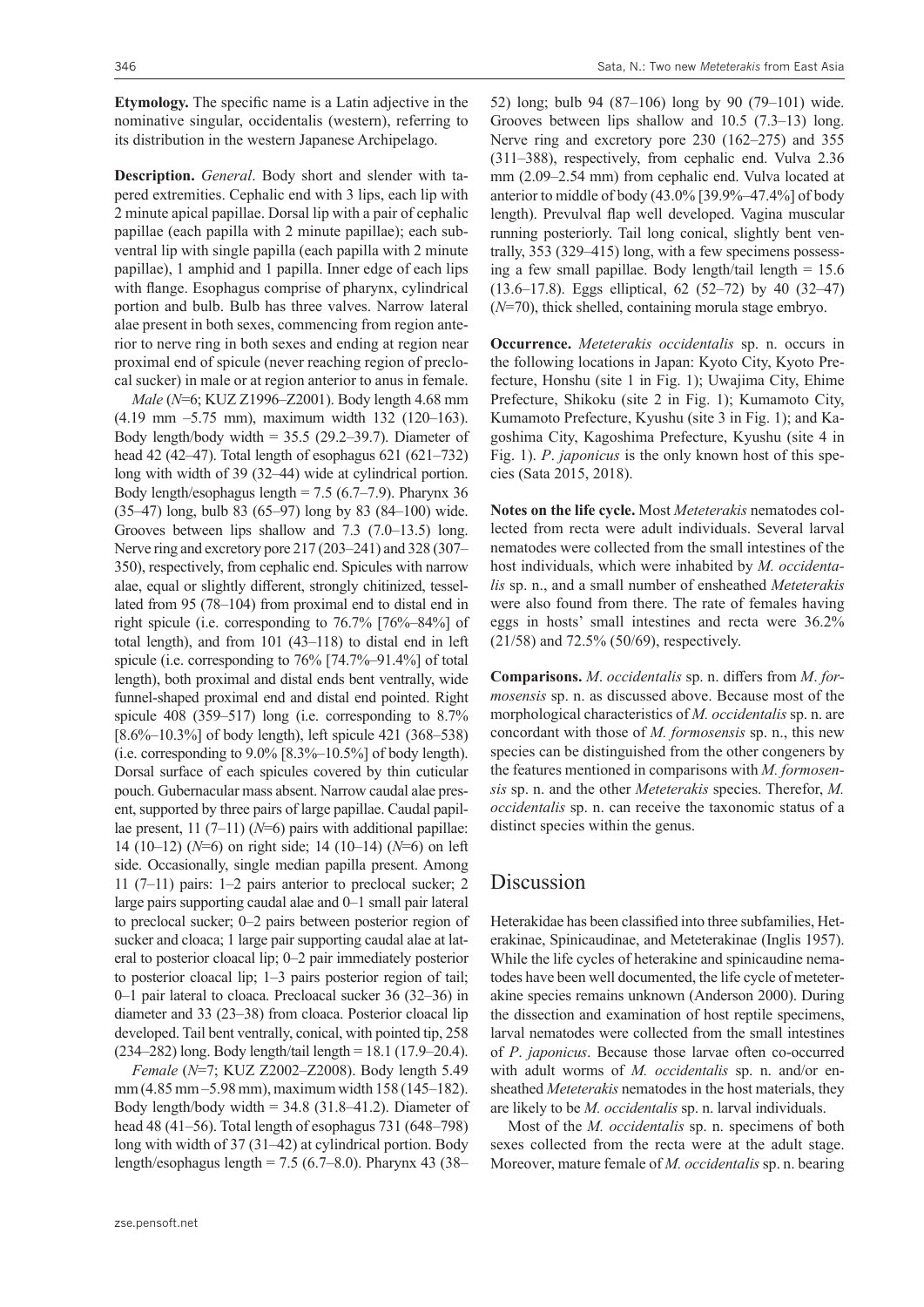eggs occurred less frequently in the hosts' small intestines than in the recta, suggesting that the larvae of this species may mature in the small intestine and then migrate to the rectum to oviposit. A similar life cycle has been recorded for two spinicaudine species that are parasites in the rectum of Malagasy chameleons (Anderson 2000). The present results provide new insights into the life cycle of the meteterakine nematodes and indicates that their life cycles may resemble those of spinicaudine species.

The spicule length, which has been regarded as a useful taxonomic character of the genus *Meteterakis* (e.g. Junker et al. 2015), exhibits certain intraspecific variations. Moreover, the characteristic of spicule length sometimes overlaps with those of other congeners. In contrast, the present study revealed an obvious morphological difference between the two morphologically similar species, *M*. *occidentalis* sp. n. and *M*. *amamiensis*, in the width and ending positions of the lateral alae. Because the characteristics of the lateral alae in *M*. *occidentalis* sp. n. showed much less intraspecific variation, lateral alae can be used as a diagnostic character among the *Meteterakis* species. The combination of the lateral alae and other traditional taxonomic character within this genus may help discriminate the species of *Meteterakis*. However, *Meteterakis* species, which were described previously, sometimes lack morphological descriptions of their lateral alae (e.g. Inglis 1958, Gambhir et al. 2006). Therefor, the characteristics of their lateral alae should be revisited by future taxonomic revisions. Additionally, it is preferable that future descriptive studies of new *Meteterakis* species contain the characteristics of lateral alae.

Because a previous phylogenetic study (Sata 2018) did not include "*M. amamiensis*" (sensu Sata 2015) specimens from Kumamoto City, Kumamoto Prefecture, Japan (Kyushu) and Yakushima Town, Kagoshima Prefecture (Yakushima Island), Japan, their taxonomical accounts remained unclear. The present morphological observations revealed that the *Meteterakis* specimens from Kumamoto Prefecture, and Yakushima Island are *M. occidentalis* sp. n., and *M. amamiensis*, respectively, based on the characteristics of their lateral alae. Although the herpetofauna of Yakushima Island is closely related to that of Kyushu, and their compositions have genetically diverged deeply from each congeneric species on the Amamioshima Islands (Tanaka-Ueno et al. 1998, Brandley et al. 2012), *M. amamiensis* is indigenous to Yakushima and Amamioshima Islands. Thus, the geographic range of this nematode species would be obviously discordant with the host biogeography.

This discordant pattern between the endoparasites and their host species was indicated by the two unidentified *Meteterakis* species on Ishigakijima and Iriomotejima Islands (Sata 2018). Therefore, the range of each *Meteterakis* species cannot always be predicted by the host's distribution pattern. Thus, the species diversity of *Meteterakis* should be revealed by geographically exhaustive faunal and taxonomic surveys. Moreover, the taxonomic account of the unidentified *Meteterakis* on Ishigakijima and Iriomotejima Islands should be clarified by a future study using appropriate specimens of the species.

### Acknowledgements

The author is grateful to K. Kurita (Kyoto University) for providing host specimens; T. Hikida (Kyoto University) for useful comments on this study and for allowing me to dissect the lizard specimens of the KUZ collection; and T. Nakano and T. Okamoto (Kyoto University) for useful comments on this study. I thank L. Benyon from Edanz Group ([www.edanzediting.com/ac](http://www.edanzediting.com/ac)) for editing a draft of this manuscript, and CR. Bursey for reviewing of the early version of this manuscript. The open access publication of this manuscript was supported by the Museum für Naturkunde.

### References

- Adamson ML (1986) *Meteterakis vaucheri* n. sp. (Nematoda; Heterakoidea) from *Varanus grayi* (Varanidae) in the Philippines. Canadian Journal of Zoology 64: 814–817.<https://doi.org/10.1139/z86-122>
- Anderson RC (2000) Nematode Parasites of Vertebrates: Their Development and Transmission (2nd edn). CABI Publishing, Wallingford, 650 pp. <https://doi.org/10.1079/9780851994215.0000>
- Baker MR (1984) The systematic and zoogeography of Spinicaudinae and Meteterakinae (Heterakoidea: Nematoda) parasitic in reptiles and amphibians. Systematic Parasitology 6: 275–287. [https://doi.](https://doi.org/10.1007/BF00012206) [org/10.1007/BF00012206](https://doi.org/10.1007/BF00012206)
- Baker MR (1987) Synopsis of the Nematoda parasitic in amphibians and reptiles. Memorial University of Newfoundland Occasional Papers in Biology 11: 1–325.
- Baylis HA (1929) Some new parasitic nematodes and cestodes from Java. Parasitology 21: 256–265.<https://doi.org/10.1017/S0031182000022940>
- Biswas PK, Chakravarty GK (1963) The systematic studies of the zoo-parasitic oxyuroid nematodes. Zeitschrift Für Parasitenkunde 23: 411–428. <https://doi.org/10.1007/BF00259929>
- Brandley MC, Ota H, Hikida T, de Oca ANM, Fería-Ortíz M, Guo X, Wang Y (2012) The phylogenetic systematics of blue-tailed skinks (*Plestiodon*) and the family Scincidae. Zoological Journal of the Linnean Society 165: 163–189. <https://doi.org/10.1111/j.1096-3642.2011.00801.x>
- Bursey CR, Goldberg SR, Kraus F (2005) Endoparasites in *Sphenomorphus jobiensis* (Sauria: Scincidae) from Papua New Guinea with description of three new species. Journal of Parasitology 91: 1385– 1394. <https://doi.org/10.1645/GE-3502.1>
- Bursey CR, Goldberg SR, Siler CD, Brown RM (2017) New species of *Meteterakis* (Nematoda: Heterakidae) in *Brachymeles* spp. (Squamata: Scincidae) from the Philippines. Comparative Parasitology 84: 149–154. <https://doi.org/10.1654/1525-2647-84.2.149>
- Bursey CR, Goldberg SR, Telford Jr SR (2005) *Plagiorchis taiwanensis*  (Digenea: Plagiorchiidae), *Kurilonema markovi* (Nematoda: Rhabdiasidae) and other helminths in *Eumeces latiscutatus* (Scincidae) and *Takydromus tachydromoides* (Lacertidae) from Japan. Comparative Parasitology 72: 234–240.<https://doi.org/10.1654/4170>
- Chakravarty GK (1944) On the nematode worms in the collection of the zoological laboratory, University of Calcutta, Part I. Families Heterakidae and Kathlaniidae. Journal of the Department of Science University of Calcutta 1: 70–77.
- Crusz H, Ching CC (1975) Parasites of the relict fauna of Ceylon VI. More new helminths from Amphibians and Reptiles, with a new